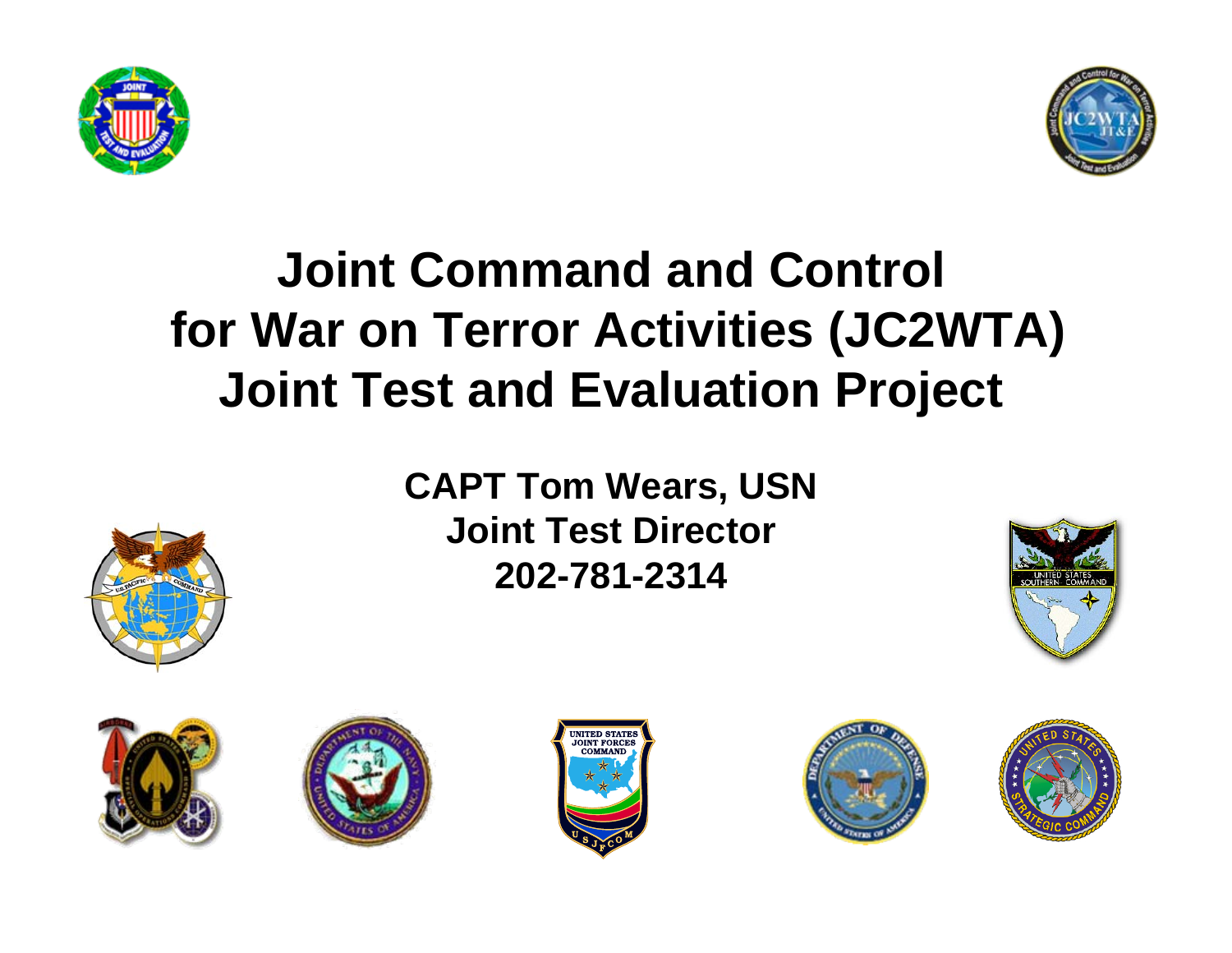

# JC2WTA Overview



Project Genesis:

- •Submarine Force experimentation
- • Quadrennial Defense Review 2006 and other strategic guidance OSD Charter:
- Evolve, test, and evaluate tactics, techniques and procedures that enable a JTF/JSOTF commander to operate from a small, clandestine forward command center while utilizing existing reach-back communications capabilities to JTF Rear and other distributed elements in support of War on Terror missions.

Approach:

- •Utilize existing doctrine to the maximum extent possible
- • Identify seams/gaps created by the distributed command and control operational construct
- •Fill those gaps with new TTP validated in an operational environment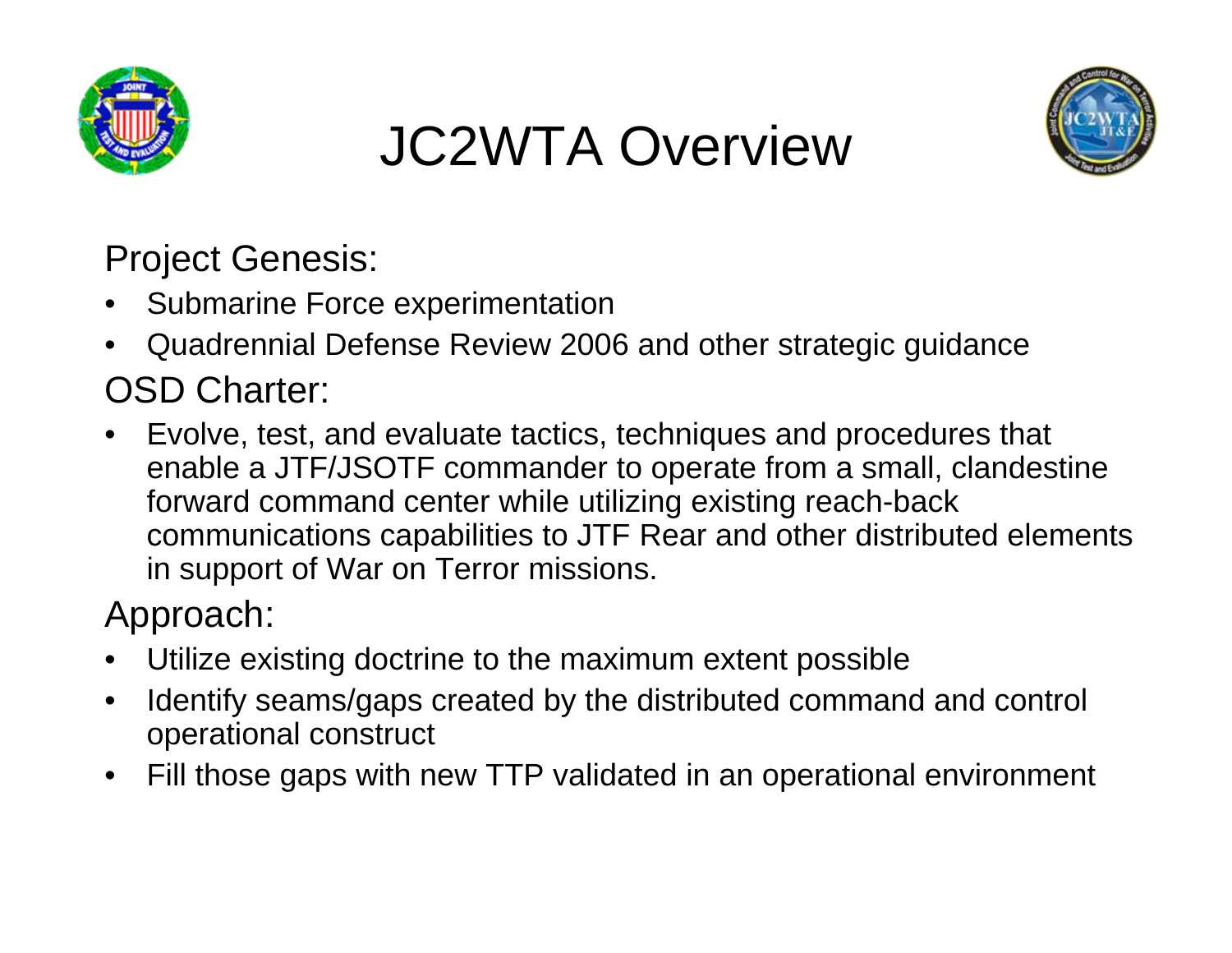

## Submarine Force Experimentation



## GIANT SHADOW

January 2003

Objective: Demonstrate SEA BASING and FORCEnet capabilities through experimentation

Significant demonstrations:

- – Launch of a large diameter UUV from USS Florida
- End-to-end test of a Tomahawk missile launched from a large diameter tube



**Submarine Force** experiment in **Undersea Warfare Missions**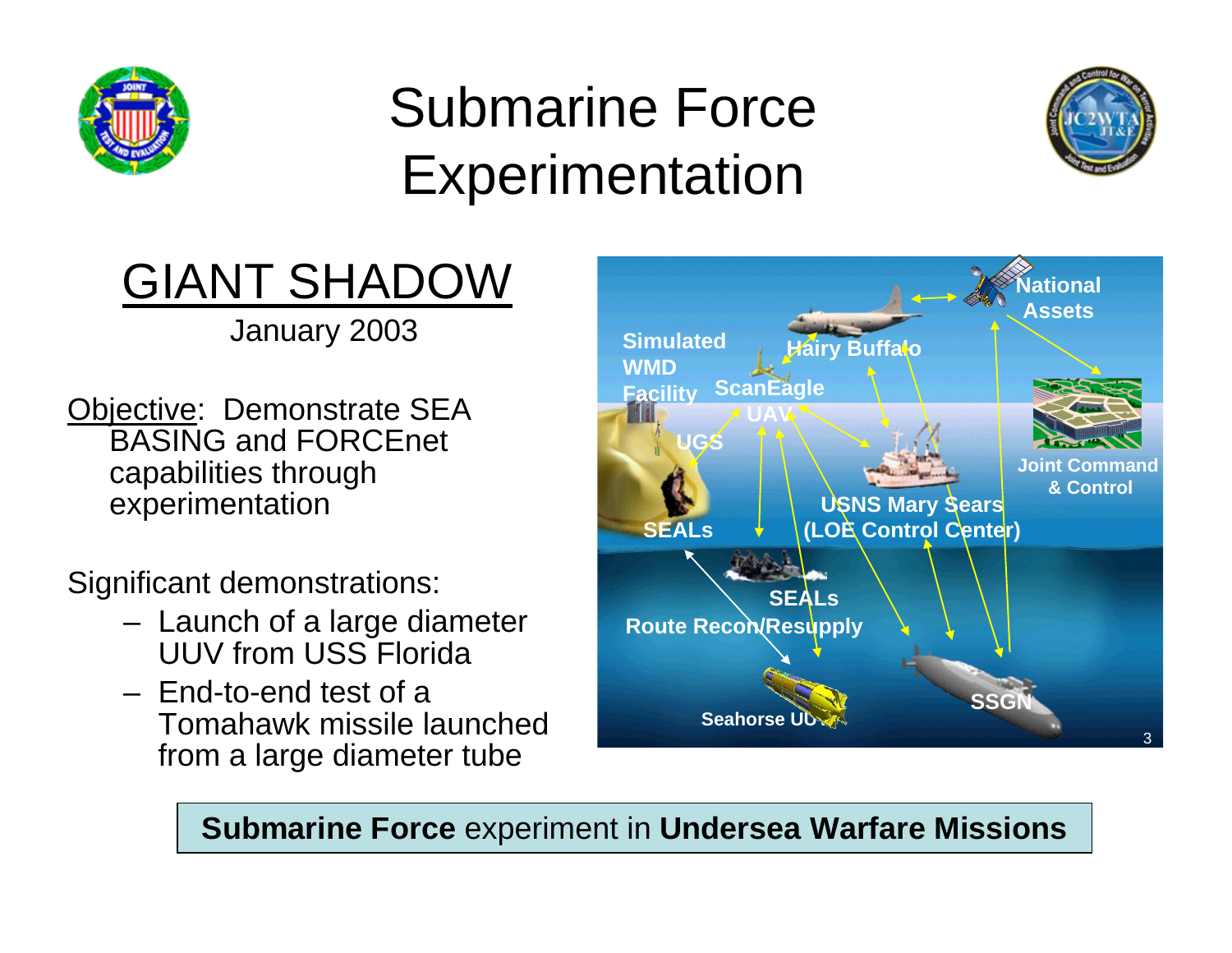

## Navy SEA TRIAL Experimentation



#### SILENT HAMMER October 2004

Objective: Utilize a network of forces controlled from an SSGN to conduct large scale clandestine operations, aided by unmanned systems, to reduce risk to Special Operations Forces

#### Military Utility Assessment recommendation:

Develop a Small Combatant Joint Command and Control capability for use in maritime-based command centers

– **Additional work required in distributed command and control operations**



#### **Navy** experiment utilizing **Joint Forces**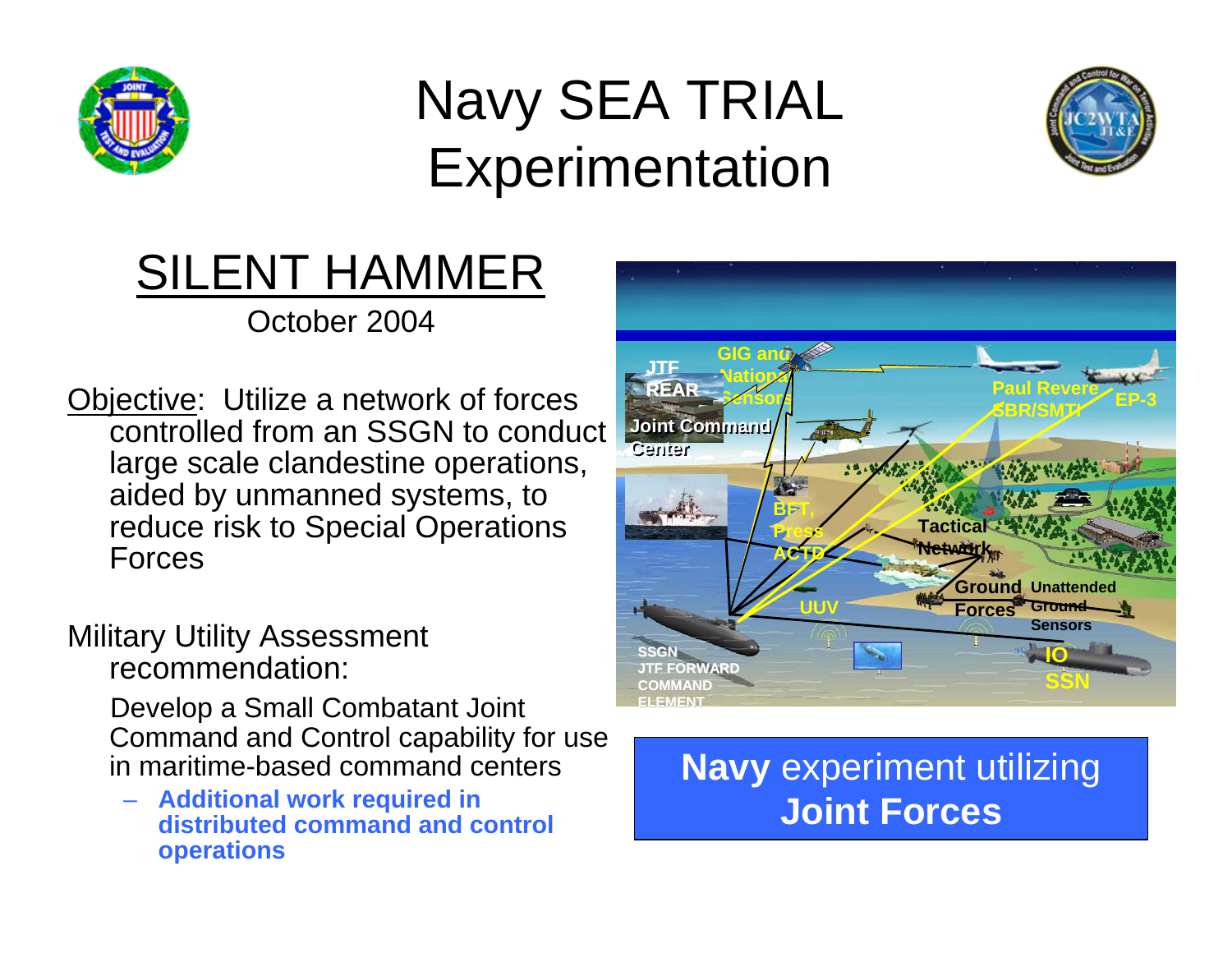

# Joint Test and Evaluation



## JC2WTA JT&E

- • Chartered February 2006 to develop and operationally test Tactics, Techniques and Procedures (TTP) to:
	- Position the JTF Commander close to the fight
	- Conduct distributed Command, Control and Intelligence operations
	- Centralized planning/ decentralized execution
	- Enable persistent ISR
	- Fuse theater and tactical intelligence
- • Potential applications
	- Deployable land-based command centers
	- Maritime command centers



**Joint** project employing **Joint Forces**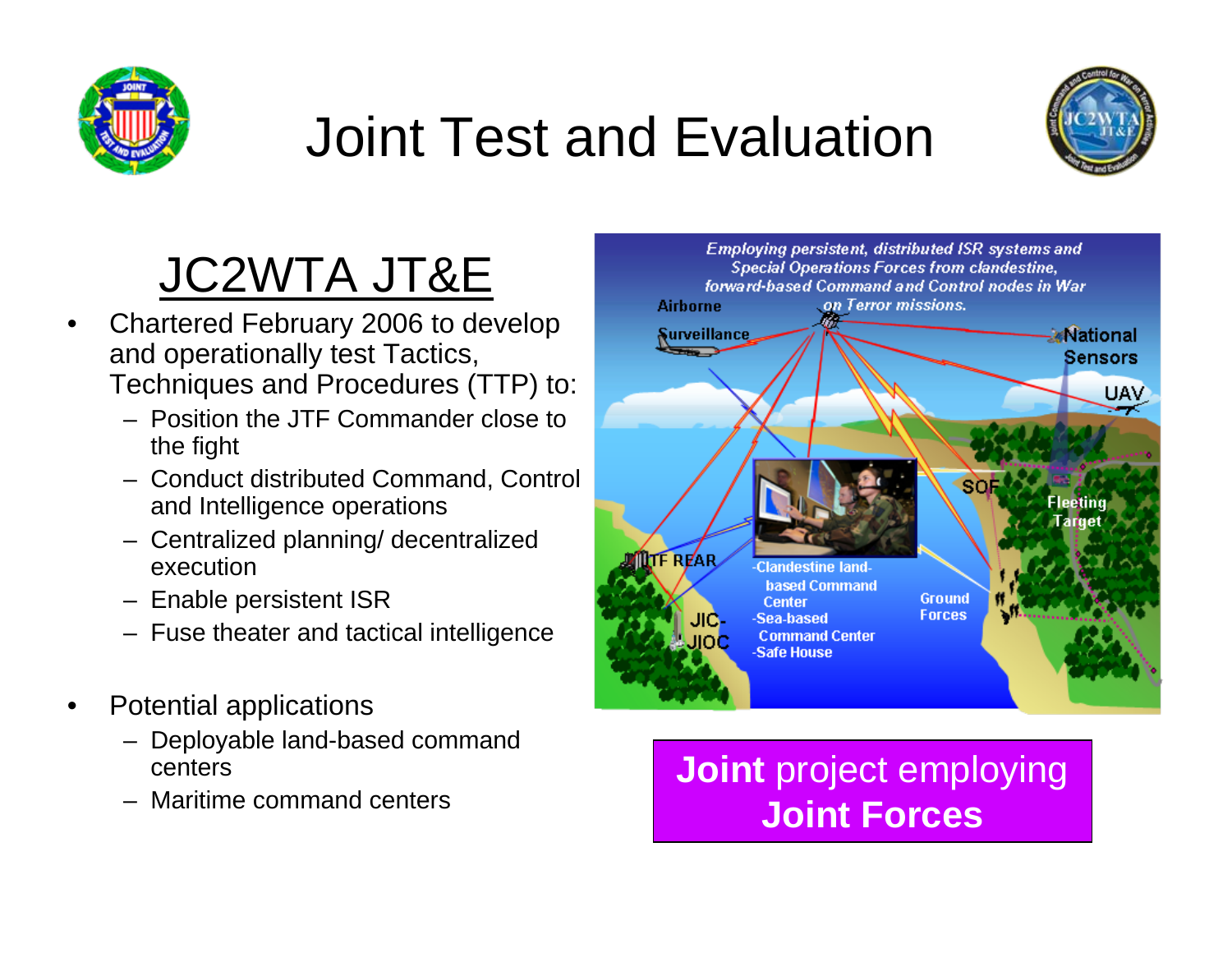

Project Approach



- Utilize existing doctrine and Command and Control systems
- Identify core applications required to provide baseline Command and Control capability
- Identify seams/gaps created by distributed command and control construct and limited communications resources (bandwidth, people)
- Fill those gaps with new TTP validated in an operational environment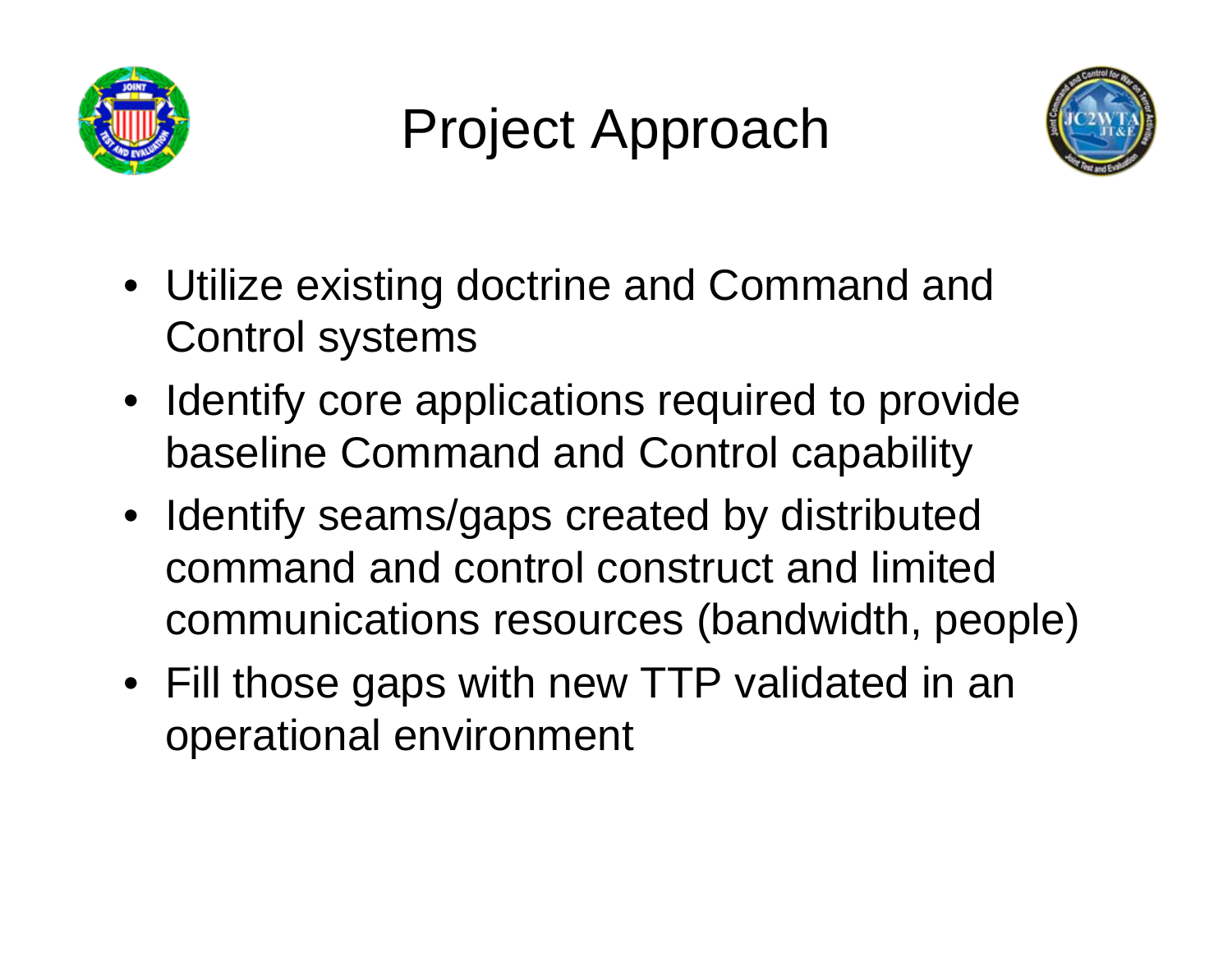#### JC2WTATest Schedule & Venues





- Risk Reduction Event (RRE)
	- – Joint War Game at Naval War College Newport, RI (4-15 Dec 2006)
- Field Tests (FT-1 / FT-2)
	- –Talisman Saber 2007 (FT-1 – June 2007)
	- –FOAL EAGLE (FT-2 – February 2008)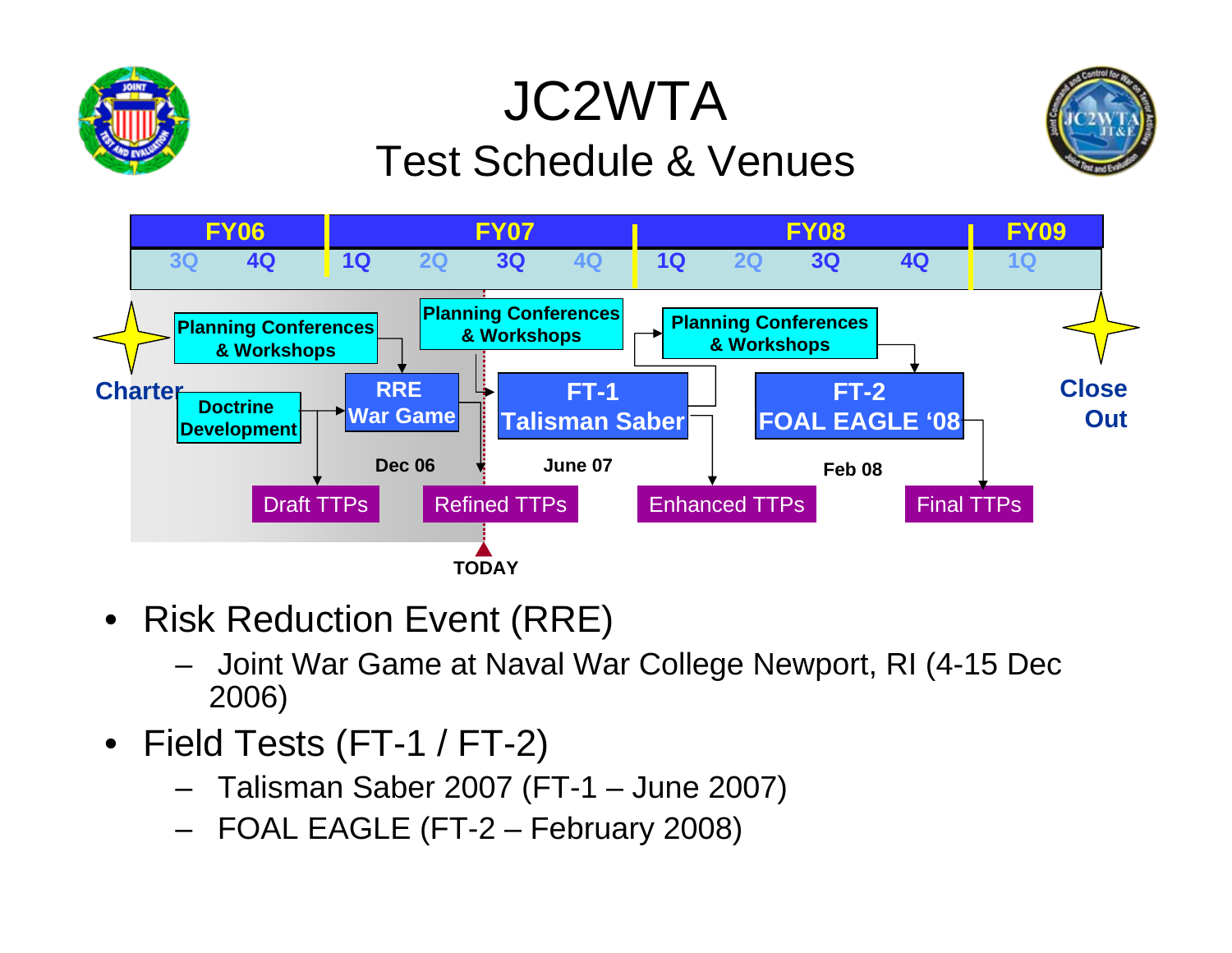

## Unique Aspects of TTPs



| <b>Unique Conditions</b><br>and/or<br>Constraints                                    | <b>Unique Areas of Interest</b>                                                                                                                                                                 | <b>Potential Products</b>                                                                                      |
|--------------------------------------------------------------------------------------|-------------------------------------------------------------------------------------------------------------------------------------------------------------------------------------------------|----------------------------------------------------------------------------------------------------------------|
| <b>Small Footprint</b>                                                               | Division of Labor<br>Division of Functions<br>Intelligence effectiveness                                                                                                                        | Planning guidelines<br>Planning checklists                                                                     |
| <b>Distributed Operations</b>                                                        | Architecture/Application enablers for<br>distributed operations<br><b>Continuity of Operations</b><br>Intelligence effectiveness                                                                | Distributed JTF roles and<br>responsibilities                                                                  |
| Limited<br><b>Communications</b><br>Resources (bandwidth,<br>circuits, connectivity) | Manage and allocate bandwidth<br>Prioritization of information exchange<br>requirements<br>Planning and analysis at JOC Rear and<br>push forward for decisions<br>Flow of Intelligence products | Detailed checklists for<br>distributed JTF<br>operations<br>Joint Doctrine on<br>distributed JTF<br>operations |
| <b>C2 Node Potential Loss</b><br>of Communications                                   | Seamless continuity of command<br>Communications architectures for<br>contingencies<br>Smooth transition of C2 following<br>restoration of communications                                       | Training products                                                                                              |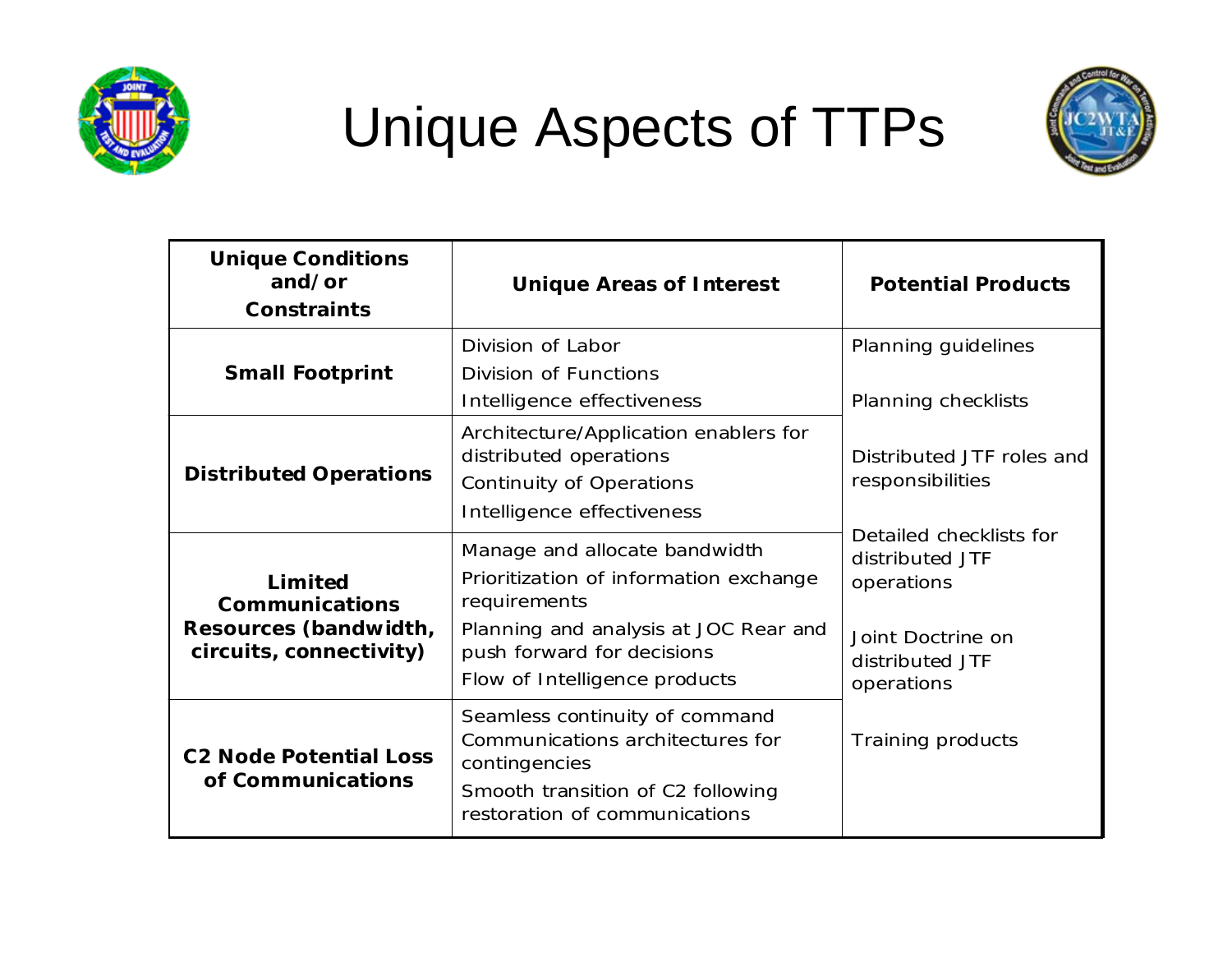

### Application to War on Terror Operational Requirements



#### **QDR 2006 War on Terror Objectives**

- • Find, fix and finish combat operations against new and elusive targets
- • Better fusion of intelligence and operations to produce action plans that can be executed in real time
- • Shift from predetermined force packages to tailored, flexible forces
- • Persistent surveillance to find and precisely target enemy capabilities in denied areas
- • Capabilities to locate, tag and track terrorists in all domains
- • Organize and fuse intelligence and operations to speed action based on time-sensitive intelligence

#### **National Strategy for Maritime Security**

- • Deny safe haven for terrorist activities
- • Block freedom of movement between locations
- • Prevent entrance into U.S. waters
- • Maximize domain awareness
- •Deploy layered security
- • Interdiction of material and personnel at sea
- • Assure continuity of the marine transportation system to maintain vital commerce and defense readiness

#### **National Plan to Achieve Maritime Domain Awareness**

 Collect, fuse, analyze, display and disseminate actionable information to operational commanders

•

•

- • Input tactical information to the National Maritime Intelligence Center
- Integration of emerging capabilities (unmanned aerial vehicles, acoustic sensors) into a fused common operating picture available to operational Commanders and accessible throughout the U.S. Government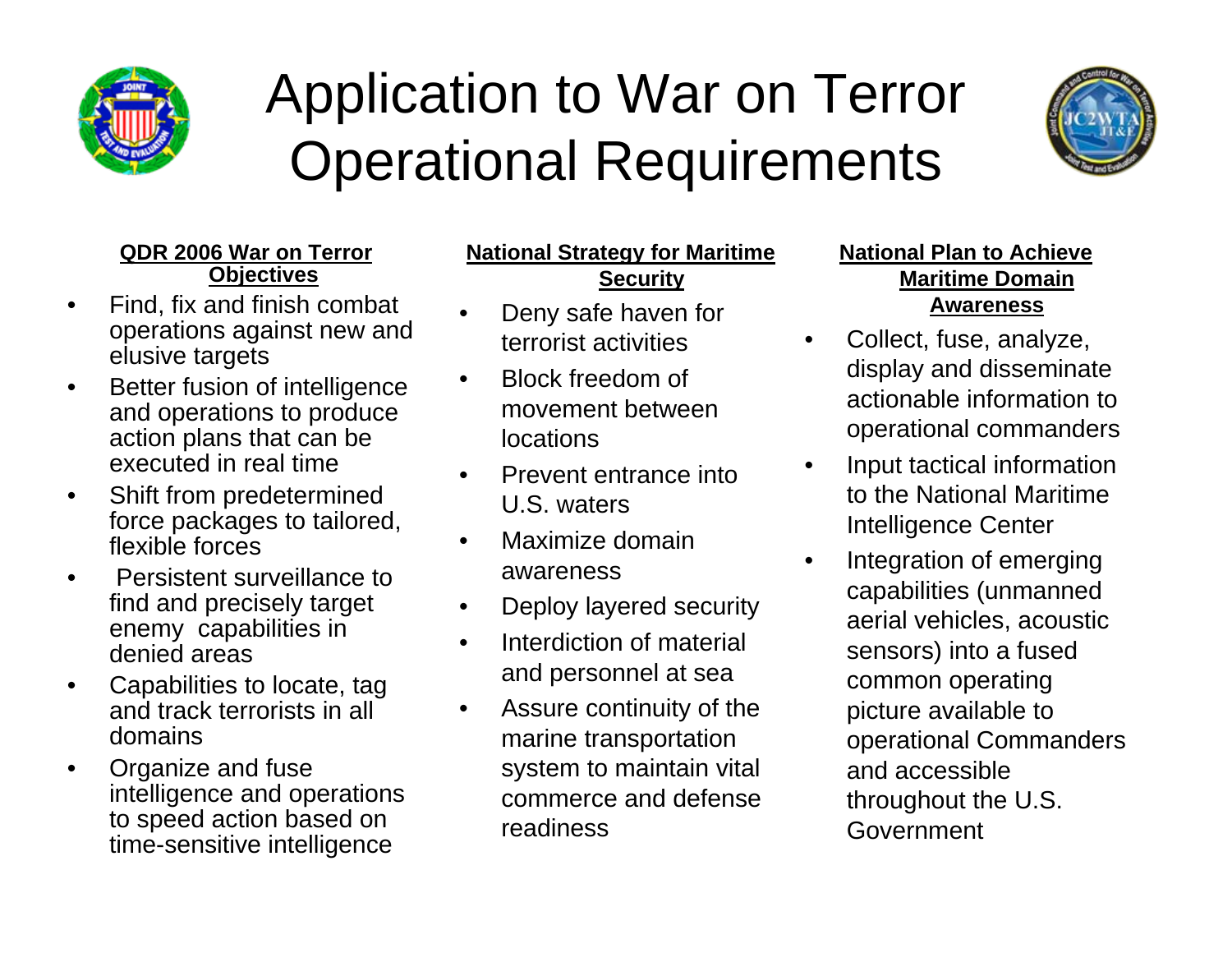

#### General Officer Steering **Committee**



| <b>MG Fridovich</b>       | <b>USA</b>  | <b>Commander Special Operations</b><br>Command, Pacific (Chairman)                             |
|---------------------------|-------------|------------------------------------------------------------------------------------------------|
| Mr. Mike Crisp            | <b>OSD</b>  | Deputy Director, Air Warfare/ JT&E                                                             |
| <b>LTG Boykin</b>         | <b>USA</b>  | Deputy Under Secretary for Defense -<br>Intelligence (Intelligence and<br><b>Warfighting</b> ) |
| <b>BG Nixon</b>           | <b>USA</b>  | <b>US Special Operations Command</b>                                                           |
| <b>MG Benes</b>           | <b>USMC</b> | Director, Expeditionary Warfare<br>Division, Chief of Naval Operations<br>(CNO N85)            |
| <b>RADM Steve Johnson</b> | <b>USN</b>  | Director, Strategic Systems Program                                                            |
| <b>RDML Kenny</b>         | <b>USN</b>  | <b>Cell for Submarine Counterterrorism</b><br><b>Operations</b>                                |
| <b>RDML Drennan</b>       | <b>USN</b>  | <b>Commander Submarine Group 9/10</b>                                                          |

Next Meeting: 9 March 2007